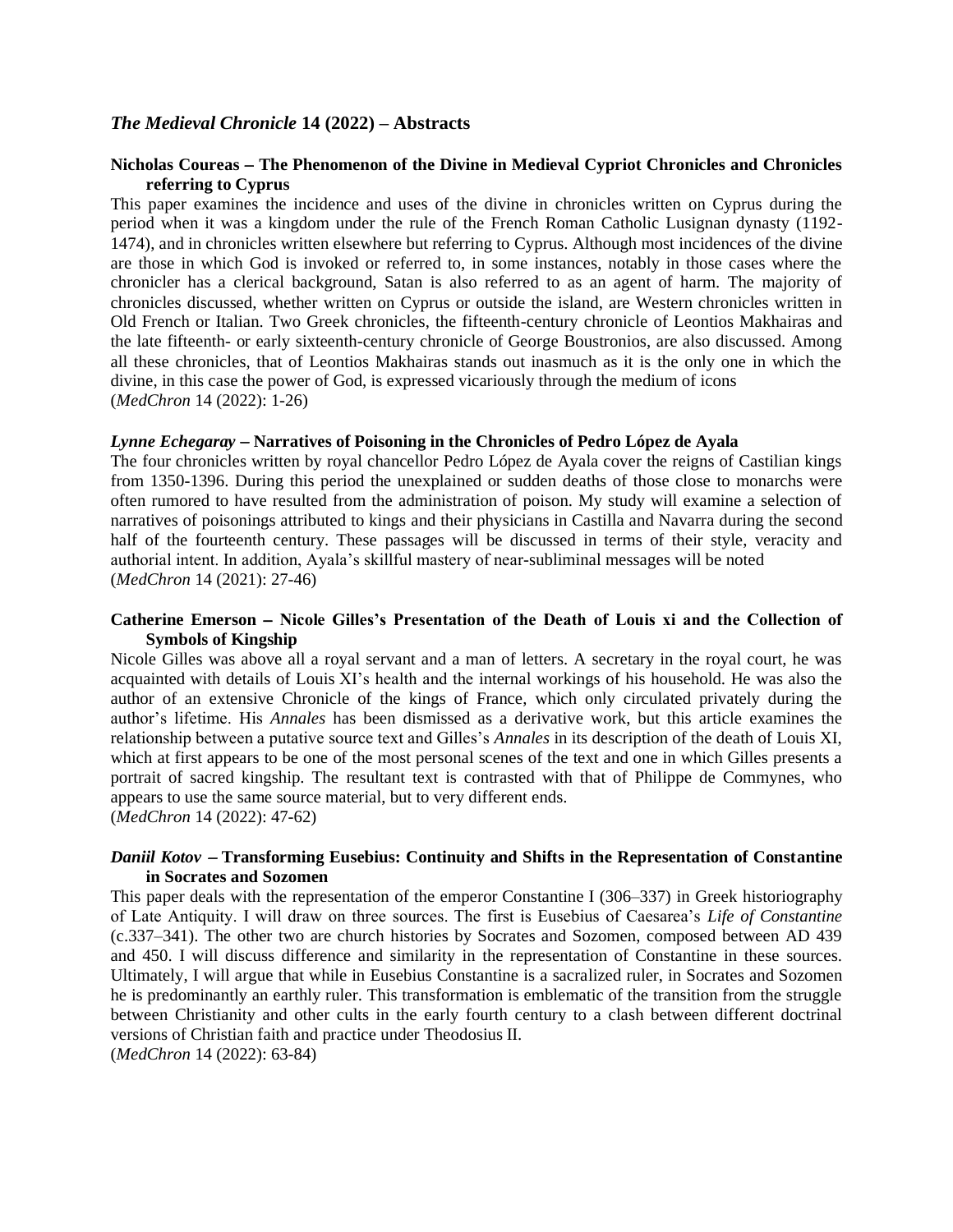#### **Frankish Annals**

# *Bart van Hees and Sören Kaschke* − **Preface**

(*MedChron* 14 (2022): 87-91)

## *Bart van Hees* − **Minor Annals and Frankish History Writing**

This article aims to contribute to our understanding about the role (minor) annals played in Frankish history writing. It does so by examining what annals exactly are. Thereafter, it focusses on more practical applications of annals. It does so by assessing the textual witnesses of the *Annales Laureshamenses-Mosellani* in their codicological context in an attempt to disentangle the idiosyncratic message of the annals. In evaluating both present-day theory and the ninth-century practice of history writing, the article aims to pinpoint what (minor) annals exactly are in the Carolingian period and what role they played in Frankish history writing.

(*MedChron* 14 (2022): 92-112)

## *Sören Kaschke* − **Fluid Historiography: The** *Annales Petaviani* **and the (Re)Writing of History in the Eighth Century**

The *Annales Petaviani* neatly illustrate complications when researching Frankish 'minor' annals. Transmitted in three manuscripts, each with a slightly different text, the nature of the core text has been hotly disputed. Some sections are clearly derivative, others appear to be independent and yet others show parallels with further annals, without there being a scholarly consensus on the most likely explanation for those parallels.

The article discusses examples from all sections demonstrating various practices of Frankish historiographers. It argues for the compilation, continuation and adaptation of the annals. Its textual fluidity, shared with other 'minor' annals, does not indicate a lack of scribal proficiency but is a trait of early Carolingian historiography keen on *correctio*, prioritising the transmission of 'verified content' over the faithful preservation of 'immutable works'. Hence, older texts were regularly updated to meet the changing interests of their audiences, blurring the lines between copying and compiling in the process. (*MedChron* 14 (2022): 113-138)

## *Robert Flierman* **–** *Hoc anno rex plures interfecit***. The Year 782 in the Major and Minor Annals**

Frankish annalistic writing is traditionally divided into two types: the expansive and overtly political major annals and the briefer, seemingly unassuming, minor annals. Whereas the major annals are thought to have been affiliated with the Carolingian court, the minor annals are considered local histories, though their precise origins remain elusive. Recent scholarship has started to re-examine this neat division and its underlying criteria, pointing out the sophisticated narrative strategies evinced in individual minor annals and their deep commitment to writing Carolingian history.

The present study continues this re-evaluation by taking a comparative approach to the Frankish annalistic corpus. It explores how different major and minor annalists responded to a controversial series of events that took place in 782: the Frankish defeat at the Süntel Mountains against the Saxons, followed that same year by the infamous Verden Massacre. While these events proved highly divisive among contemporary historians, the dividing lines did not run between the major and the minor annals, but right through them, suggesting that both were part of one and the same realm-wide debate (*MedChron* 13 (2020): 139-158)

# *Robert Evans* **– Christian Language and the Frankish 'Minor' Annals: Narrative, History and Theology in the Late Eighth Century**

This article explores how Frankish annalists in the late eighth century used Christian language to narrate recent events. It focuses especially on the so-called 'minor' annals and compares them to the longer and more widely copied histories, such as the *Annales Regni Francorum*. It discusses the importance of Incarnational dating, God's agency, Christian behaviour and the use of the Bible. It shows that there was a division in these 'minor' annals between those who used little religious language in their content (as